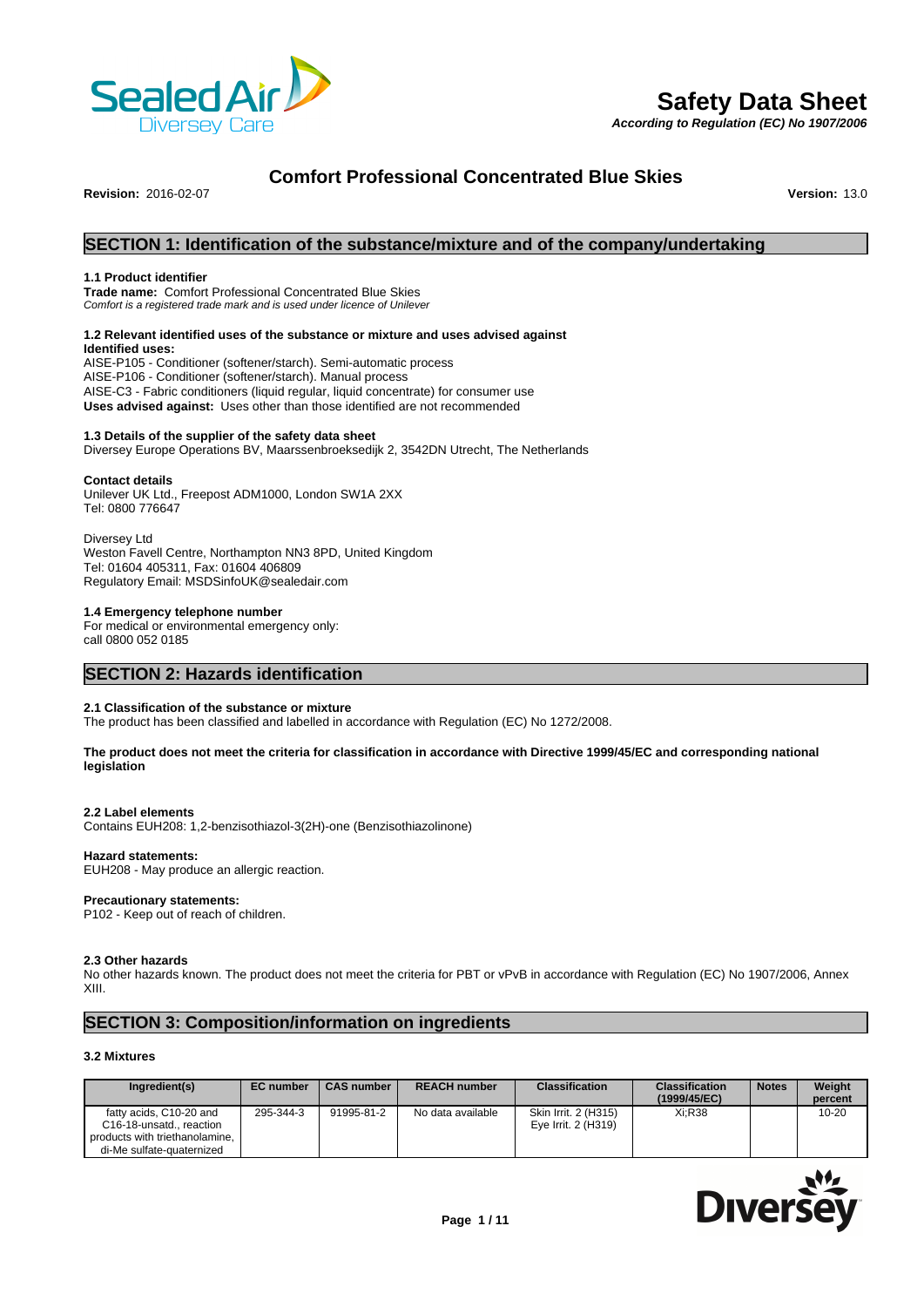| propan-2-ol                  | 200-661-7 | 67-63-0   | 01-2119457558-25  | Flam. Liq. 2 (H225)    | F:R11        | 1-3    |  |
|------------------------------|-----------|-----------|-------------------|------------------------|--------------|--------|--|
|                              |           |           |                   | STOT SE 3 (H336)       | Xi:R36       |        |  |
|                              |           |           |                   | Eye Irrit. 2 (H319)    | <b>R67</b>   |        |  |
| 1,2-benzisothiazol-3(2H)-one | 220-120-9 | 2634-33-5 | No data available | Acute Tox. 2 (H330)    | T:R23        | < 0.01 |  |
|                              |           |           |                   | Acute Tox. 4 (H302)    | Xn:R22       |        |  |
|                              |           |           |                   | Skin Irrit. 2 (H315)   | Xi:R38-41-43 |        |  |
|                              |           |           |                   | Eye Dam. 1 (H318)      | N:R50        |        |  |
|                              |           |           |                   | Skin Sens. 1 (H317)    |              |        |  |
|                              |           |           |                   | Aquatic Acute 1 (H400) |              |        |  |

\* Polymer.

Workplace exposure limit(s), if available, are listed in subsection 8.1.

[1] Exempted: ionic mixture. See Regulation (EC) No 1907/2006, Annex V, paragraph 3 and 4. This salt is potentially present, based on calculation, and included for classification and labelling purposes only. Each starting material of the ionic mixture is registered, as required.

[2] Exempted: included in Annex IV of Regulation (EC) No 1907/2006.

[3] Exempted: Annex V of Regulation (EC) No 1907/2006.

[4] Exempted: polymer. See Article 2(9) of Regulation (EC) No 1907/2006.

For the full text of the R, H and EUH phrases mentioned in this Section, see Section 16.

# **SECTION 4: First aid measures**

| 4.1 Description of first aid measures<br>Inhalation: | Get medical attention or advice if you feel unwell.                                                                     |
|------------------------------------------------------|-------------------------------------------------------------------------------------------------------------------------|
| <b>Skin contact:</b>                                 | Wash skin with plenty of lukewarm, gently flowing water. If skin irritation occurs: Get medical advice<br>or attention. |
| Eye contact:                                         | Rinse cautiously with water for several minutes. If irritation occurs and persists, get medical<br>attention.           |
| Ingestion:                                           | Rinse mouth. Immediately drink 1 glass of water. Get medical attention or advice if you feel unwell.                    |
| Self-protection of first aider:                      | Consider personal protective equipment as indicated in subsection 8.2.                                                  |

| 4.2 MOST IMPORTANTE SYNOGHIS AND CHECTS, DOIN ACUTE AND DETAYED |                                             |
|-----------------------------------------------------------------|---------------------------------------------|
| Inhalation:                                                     | No known effects or symptoms in normal use. |
| <b>Skin contact:</b>                                            | No known effects or symptoms in normal use. |
| Eye contact:                                                    | No known effects or symptoms in normal use. |
| Ingestion:                                                      | No known effects or symptoms in normal use. |

#### **4.3 Indication of any immediate medical attention and special treatment needed**

No information available on clinical testing and medical monitoring. Specific toxicological information on substances, if available, can be found in section 11.

# **SECTION 5: Firefighting measures**

#### **5.1 Extinguishing media**

Carbon dioxide. Dry powder. Water spray jet. Fight larger fires with water spray jet or alcohol-resistant foam.

#### **5.2 Special hazards arising from the substance or mixture**

No special hazards known.

#### **5.3 Advice for firefighters**

As in any fire, wear self contained breathing apparatus and suitable protective clothing including gloves and eye/face protection.

## **SECTION 6: Accidental release measures**

#### **6.1 Personal precautions, protective equipment and emergency procedures**

No special measures required.

#### **6.2 Environmental precautions**

Do not allow to enter drainage system, surface or ground water. Dilute with plenty of water.

#### **6.3 Methods and material for containment and cleaning up**

Absorb with liquid-binding material (sand, diatomite, universal binders, sawdust).

#### **6.4 Reference to other sections**

For personal protective equipment see subsection 8.2. For disposal considerations see section 13.

## **SECTION 7: Handling and storage**

#### **7.1 Precautions for safe handling**

**Measures to prevent fire and explosions:** No special precautions required.

**Measures required to protect the environment:** For environmental exposure controls see subsection 8.2.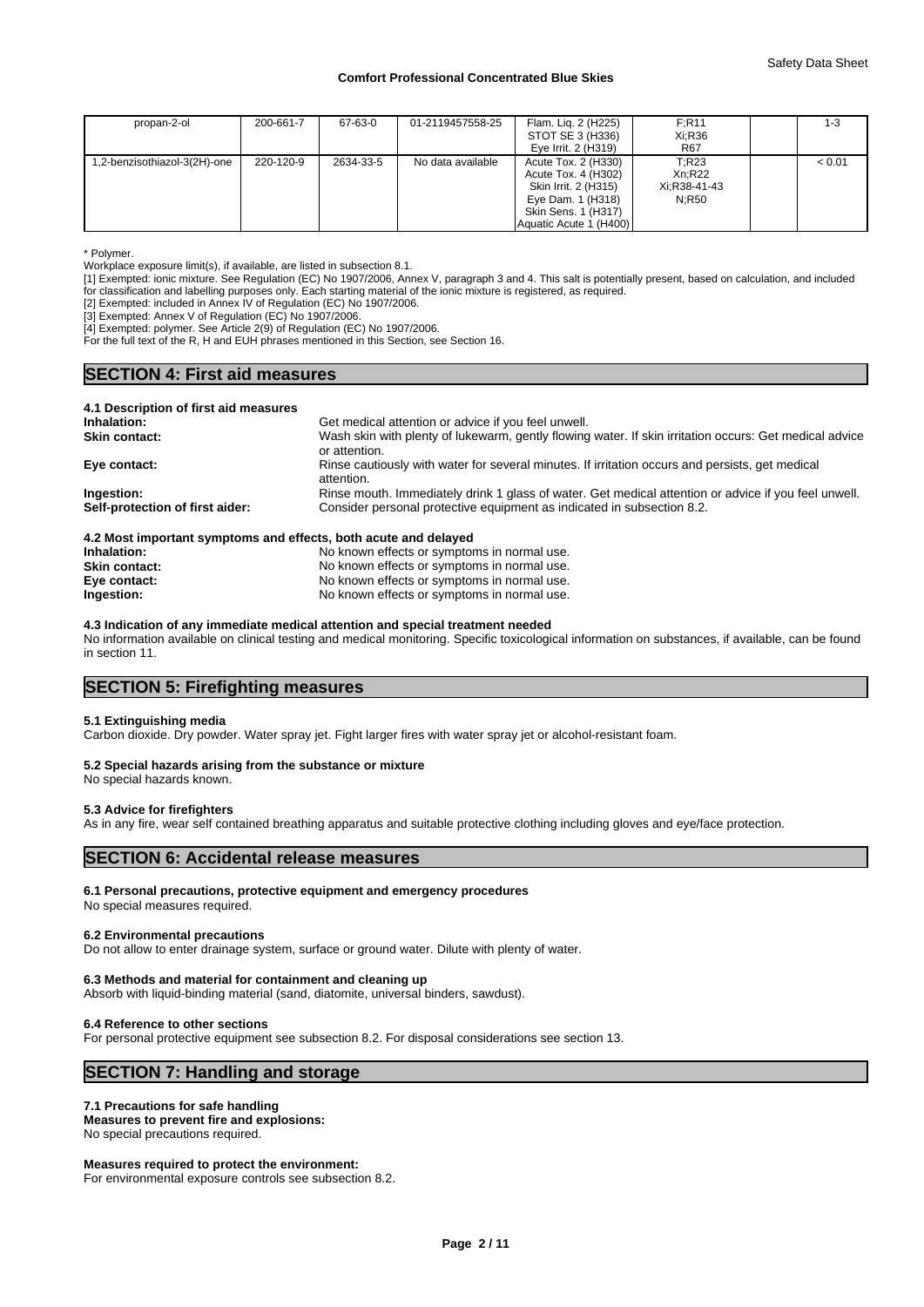## **Advices on general occupational hygiene:**

Handle in accordance with good industrial hygiene and safety practice. Keep away from food, drink and animal feeding stuffs. Keep out of reach of children. Do not mix with other products unless adviced by Sealed Air. Wash hands before breaks and at the end of workday. Wash face, hands and any exposed skin thoroughly after handling. Take off immediately all contaminated clothing. Use personal protective equipment as required. Use only with adequate ventilation.

## **7.2 Conditions for safe storage, including any incompatibilities**

Store in accordance with local and national regulations. Keep out of reach of children. Keep only in original container. Store in a closed container.

For conditions to avoid see subsection 10.4. For incompatible materials see subsection 10.5.

#### **7.3 Specific end use(s)**

No specific advice for end use available.

# **SECTION 8: Exposure controls/personal protection**

#### **8.1 Control parameters**

## **Workplace exposure limits**

Air limit values, if available:

| Ingredient(s) | <b>UK</b><br>- Long term<br>value(s) | <b>UK</b><br><b>Short term</b><br>value(s |
|---------------|--------------------------------------|-------------------------------------------|
| propan-2-ol   | $400$ ppm<br>999 mg/m $3$            | 500 ppm<br>1250 mg/m                      |

Biological limit values, if available:

Recommended monitoring procedures, if available:

Additional exposure limits under the conditions of use, if available:

#### **DNEL/DMEL and PNEC values Human exposure**

DNEL oral exposure - Consumer (mg/kg bw)

| Ingredient(s)                                                                                                | Short term - Local<br>effects | Short term - Systemic<br>effects | Long term - Local<br>effects | Long term - Systemic  <br>effects |
|--------------------------------------------------------------------------------------------------------------|-------------------------------|----------------------------------|------------------------------|-----------------------------------|
| fatty acids, C10-20 and C16-18-unsatd., reaction products with<br>triethanolamine, di-Me sulfate-quaternized | No data available             | No data available                | No data available            | No data available                 |
| propan-2-ol                                                                                                  |                               |                                  |                              | 26                                |
| .2-benzisothiazol-3(2H)-one                                                                                  | No data available             | No data available                | No data available            | No data available                 |

#### DNEL dermal exposure - Worker

| Ingredient(s)                                                                                                | <b>Short term - Local</b> | <b>Short term - Systemic</b> | Long term - Local | [Long term - Systemic] |
|--------------------------------------------------------------------------------------------------------------|---------------------------|------------------------------|-------------------|------------------------|
|                                                                                                              | effects                   | effects (mg/kg bw)           | effects           | effects (mg/kg bw)     |
| fatty acids, C10-20 and C16-18-unsatd., reaction products with<br>triethanolamine, di-Me sulfate-quaternized | No data available         | No data available            | No data available | No data available      |
| propan-2-ol                                                                                                  | No data available         |                              | No data available | 888                    |
| 1,2-benzisothiazol-3(2H)-one                                                                                 | No data available         | No data available            | No data available | No data available      |

DNEL dermal exposure - Consumer

| Ingredient(s)                                                                                                | <b>Short term - Local</b> | <b>Short term - Systemic</b> | Long term - Local | Long term - Systemic |
|--------------------------------------------------------------------------------------------------------------|---------------------------|------------------------------|-------------------|----------------------|
|                                                                                                              | effects                   | effects (mg/kg bw)           | effects           | effects (mg/kg bw)   |
| fatty acids, C10-20 and C16-18-unsatd., reaction products with<br>triethanolamine, di-Me sulfate-quaternized | No data available         | No data available            | No data available | No data available    |
| propan-2-ol                                                                                                  | No data available         |                              | No data available | 319                  |
| 1,2-benzisothiazol-3(2H)-one                                                                                 | No data available         | No data available            | No data available | No data available    |

#### DNEL inhalatory exposure - Worker (mg/m<sup>3</sup>) ) and  $\overline{\phantom{a}}$

|  | Ingredient(s)                                                                                                | <b>Short term - Local</b> | Short term - Systemic | Long term - Local | Long term - Systemic |
|--|--------------------------------------------------------------------------------------------------------------|---------------------------|-----------------------|-------------------|----------------------|
|  |                                                                                                              | effects                   | effects               | effects           | effects              |
|  | fatty acids, C10-20 and C16-18-unsatd., reaction products with<br>triethanolamine, di-Me sulfate-quaternized | No data available         | No data available     | No data available | No data available    |
|  | propan-2-ol                                                                                                  |                           |                       |                   | 500                  |
|  | 1,2-benzisothiazol-3(2H)-one                                                                                 | No data available         | No data available     | No data available | No data available    |

#### DNEL inhalatory exposure - Consumer (mg/m<sup>3</sup>

| DNEL inhalatory exposure - Consumer (mg/m <sup>3</sup> )                                                     |                               |                                         |                              |                                 |  |  |  |
|--------------------------------------------------------------------------------------------------------------|-------------------------------|-----------------------------------------|------------------------------|---------------------------------|--|--|--|
| Ingredient(s)                                                                                                | Short term - Local<br>effects | <b>Short term - Systemic</b><br>effects | Long term - Local<br>effects | Long term - Systemic<br>effects |  |  |  |
| fatty acids, C10-20 and C16-18-unsatd., reaction products with<br>triethanolamine, di-Me sulfate-quaternized | No data available             | No data available                       | No data available            | No data available               |  |  |  |
| propan-2-ol                                                                                                  |                               |                                         |                              | 89                              |  |  |  |
| 1,2-benzisothiazol-3(2H)-one                                                                                 | No data available             | No data available                       | No data available            | No data available               |  |  |  |

#### **Environmental exposure**

| Environmental exposure - PNEC |                                              |                     |                  |
|-------------------------------|----------------------------------------------|---------------------|------------------|
| Ingredient(s)                 | Surface water, fresh ISurface water, marinel | Intermittent (ma/l) | Sewage treatment |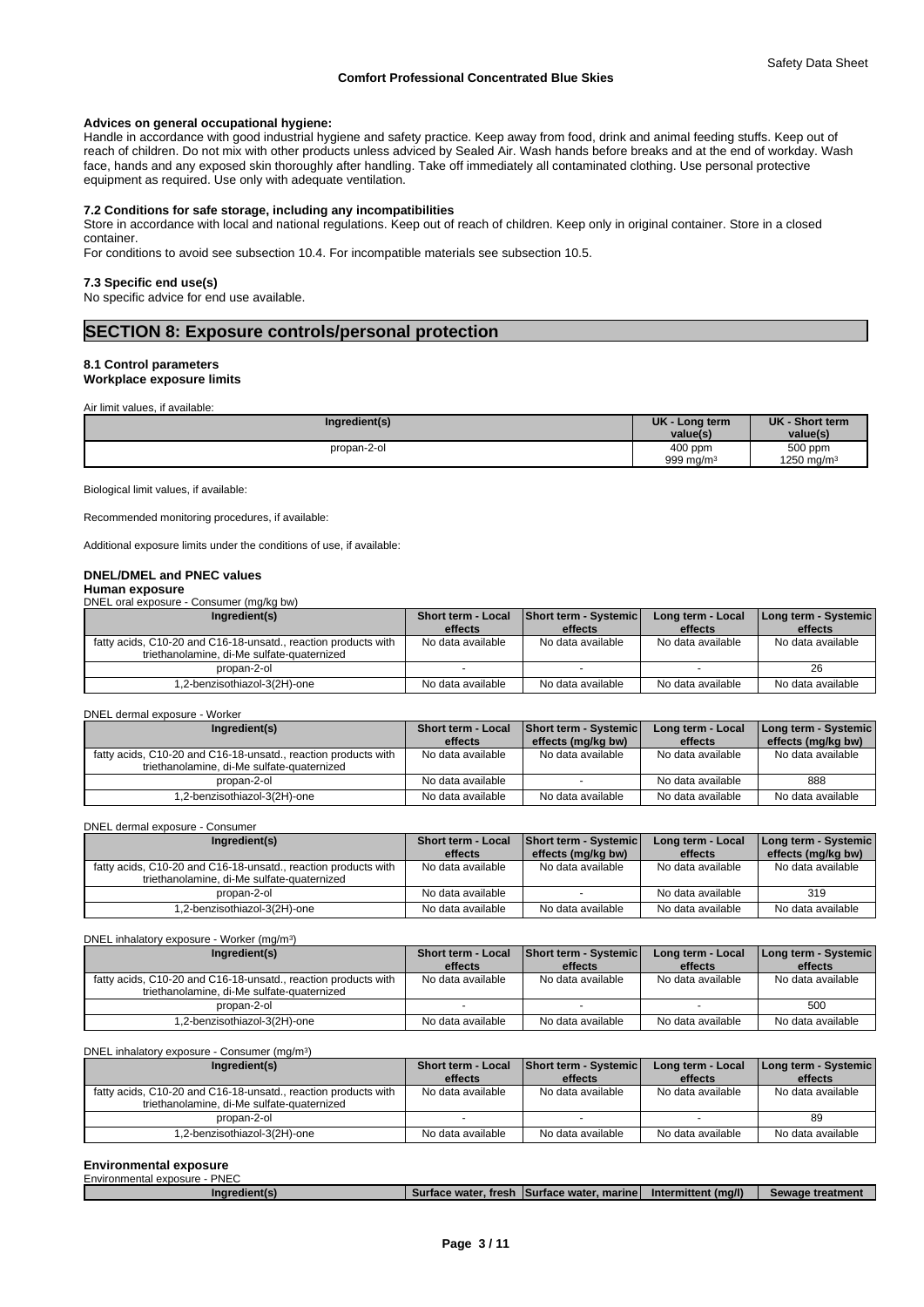|                                                                                                              | (mg/l)            | (mg/l)            |                   | plant (mg/l)      |
|--------------------------------------------------------------------------------------------------------------|-------------------|-------------------|-------------------|-------------------|
| fatty acids, C10-20 and C16-18-unsatd., reaction products with<br>triethanolamine, di-Me sulfate-quaternized | No data available | No data available | No data available | No data available |
| propan-2-ol                                                                                                  | 140.9             | 140.9             | 140.9             | 2251              |
| 1,2-benzisothiazol-3(2H)-one                                                                                 | No data available | No data available | No data available | No data available |

Environmental exposure - PNEC, continued

| Ingredient(s)                                                                                                | Sediment, freshwater<br>(mg/kg) | Sediment, marine<br>(mg/kg) | Soil (mg/kg)      | Air (mg/m <sup>3</sup> ) |
|--------------------------------------------------------------------------------------------------------------|---------------------------------|-----------------------------|-------------------|--------------------------|
| fatty acids, C10-20 and C16-18-unsatd., reaction products with<br>triethanolamine, di-Me sulfate-quaternized | No data available               | No data available           | No data available | No data available        |
| propan-2-ol                                                                                                  | 552                             | 552                         | 28                |                          |
| 1,2-benzisothiazol-3(2H)-one                                                                                 | No data available               | No data available           | No data available | No data available        |

#### **8.2 Exposure controls**

*The following information applies for the uses indicated in subsection 1.2 of the Safety Data Sheet. If available, please refer to the product information sheet for application and handling instructions. Normal use conditions are assumed for this section.*

*Recommended safety measures for handling the undiluted product: Covering activities such as filling and transfer of product to application equipment, flasks or buckets*

| Appropriate engineering controls:<br>Appropriate organisational controls: | No special requirements under normal use conditions.<br>Avoid direct contact and/or splashes where possible. Train personnel.                     |  |  |  |  |  |
|---------------------------------------------------------------------------|---------------------------------------------------------------------------------------------------------------------------------------------------|--|--|--|--|--|
| Personal protective equipment                                             |                                                                                                                                                   |  |  |  |  |  |
| Eye / face protection:                                                    | Safety glasses are not normally required. However, their use is recommended in those cases<br>where splashes may occur when handling the product. |  |  |  |  |  |
| Hand protection:                                                          | No special requirements under normal use conditions.                                                                                              |  |  |  |  |  |
| <b>Body protection:</b>                                                   | No special requirements under normal use conditions.                                                                                              |  |  |  |  |  |
| <b>Respiratory protection:</b>                                            | No special requirements under normal use conditions.                                                                                              |  |  |  |  |  |
| <b>Environmental exposure controls:</b>                                   | No special requirements under normal use conditions.                                                                                              |  |  |  |  |  |
| Recommended safety measures for handling the diluted product:             |                                                                                                                                                   |  |  |  |  |  |
| Recommended maximum concentration (%): 0.7                                |                                                                                                                                                   |  |  |  |  |  |

| Appropriate engineering controls:<br>Appropriate organisational controls: | No special requirements under normal use conditions.<br>No special requirements under normal use conditions. |
|---------------------------------------------------------------------------|--------------------------------------------------------------------------------------------------------------|
| Personal protective equipment                                             |                                                                                                              |
| Eye / face protection:                                                    | No special requirements under normal use conditions.                                                         |
| Hand protection:                                                          | No special requirements under normal use conditions.                                                         |
| <b>Body protection:</b>                                                   | No special requirements under normal use conditions.                                                         |
| <b>Respiratory protection:</b>                                            | No special requirements under normal use conditions.                                                         |
| <b>Environmental exposure controls:</b>                                   | No special requirements under normal use conditions.                                                         |

# **SECTION 9: Physical and chemical properties**

**9.1 Information on basic physical and chemical properties Information in this section refers to the product, unless it is specifically stated that substance data is listed**

**Method / remark**

**Physical State:** Liquid **Colour:** Milky, Blue **Odour:** Perfumed **Odour threshold:** Not applicable  $pH: ~ 3$  (neat) **Melting point/freezing point (°C):** Not determined **Initial boiling point and boiling range (°C):** Not determined

| Substance data, boiling point                                                         |                   |                  |                      |
|---------------------------------------------------------------------------------------|-------------------|------------------|----------------------|
| Ingredient(s)                                                                         | Value             | <b>Method</b>    | Atmospheric pressure |
|                                                                                       | $(^{\circ}C)$     |                  | (hPa)                |
| fatty acids, C10-20 and C16-18-unsatd., reaction products with triethanolamine, di-Me | No data available |                  |                      |
| sulfate-quaternized                                                                   |                   |                  |                      |
| propan-2-ol                                                                           | 82                | Method not given | 1013                 |
| 1,2-benzisothiazol-3(2H)-one                                                          | No data available |                  |                      |

**Method / remark**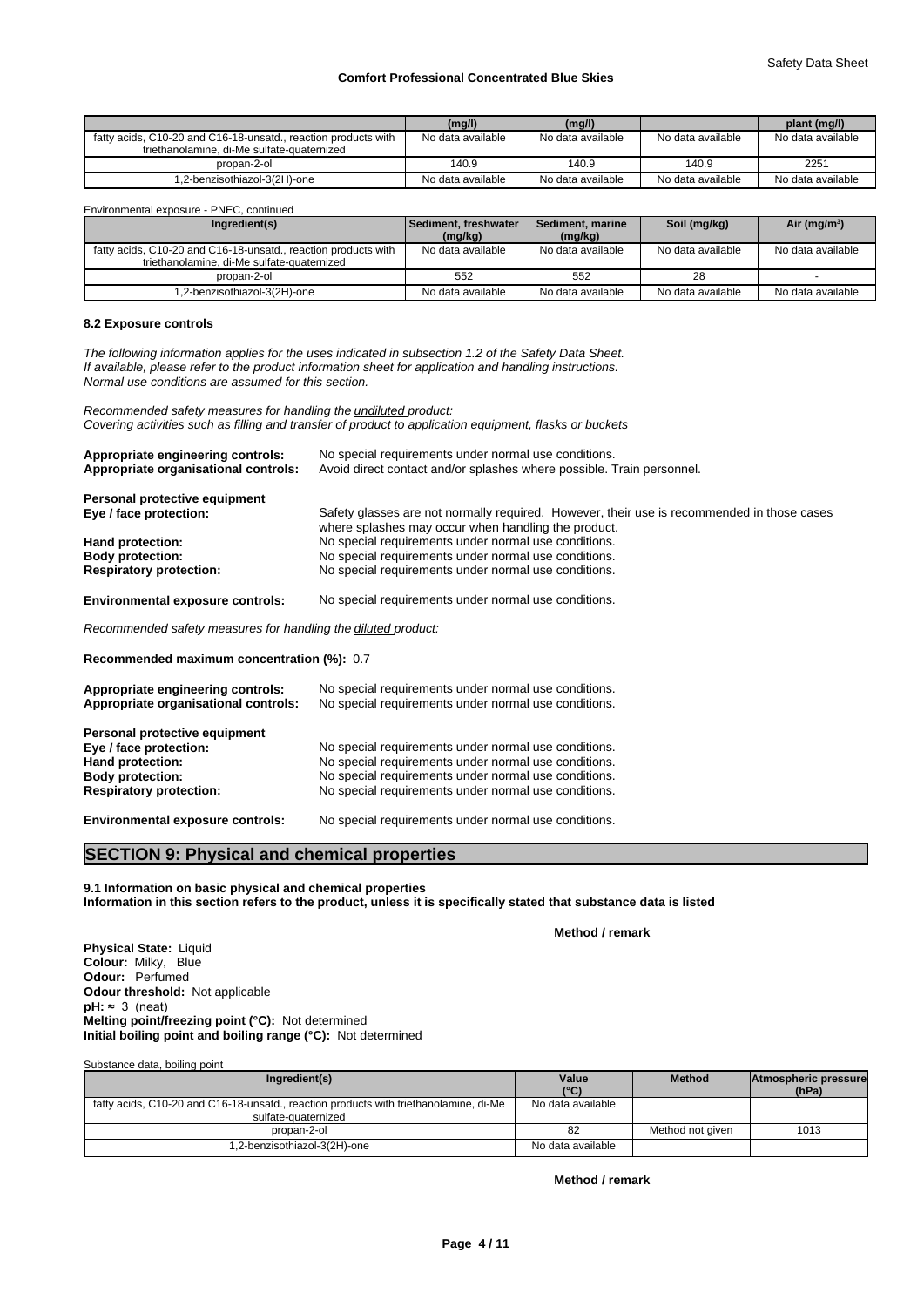#### **Flash point (°C):** Not applicable. **Sustained combustion:** Not applicable. **Evaporation rate:** Not determined **Flammability (solid, gas):** Not determined **Upper/lower flammability limit (%):** Not determined

| Substance data, flammability or explosive limits, if available: |                               |                               |
|-----------------------------------------------------------------|-------------------------------|-------------------------------|
| Ingredient(s)                                                   | <b>Lower limit</b><br>(% vol) | <b>Upper limit</b><br>(% vol) |
| propan-2-ol                                                     |                               |                               |

#### **Vapour pressure:** Not determined

#### Substance data, vapour pressure

| Ingredient(s)                                                                                                | Value             | <b>Method</b>    | Temperature |
|--------------------------------------------------------------------------------------------------------------|-------------------|------------------|-------------|
|                                                                                                              | (Pa)              |                  | (°C)        |
| fatty acids, C10-20 and C16-18-unsatd., reaction products with triethanolamine, di-Me<br>sulfate-quaternized | No data available |                  |             |
| propan-2-ol                                                                                                  | 4200              | Method not given | 20          |
| 1,2-benzisothiazol-3(2H)-one                                                                                 | No data available |                  |             |

**Method / remark**

**Method / remark**

#### **Solubility in / Miscibility with Water:** Fully miscible **Vapour density:** Not determined Relative density: 1.00 g/cm<sup>3</sup> (20 °C)

Substance data, solubility in water

| Ingredient(s)                                                                                                | Value<br>(g/l)    | <b>Method</b>    | Temperature<br>(°C) |
|--------------------------------------------------------------------------------------------------------------|-------------------|------------------|---------------------|
| fatty acids, C10-20 and C16-18-unsatd., reaction products with triethanolamine, di-Me<br>sulfate-quaternized | No data available |                  |                     |
| propan-2-ol                                                                                                  | Soluble           | Method not aiven |                     |
| 1,2-benzisothiazol-3(2H)-one                                                                                 | No data available |                  |                     |

Substance data, partition coefficient n-octanol/water (log Kow): see subsection 12.3

**Decomposition temperature:** Not applicable. **Autoignition temperature:** Not determined **Viscosity:** Not determined **Explosive properties:** Not explosive. **Oxidising properties:** Not oxidising

#### **9.2 Other information Surface tension (N/m):** Not determined **Corrosion to metals:** Not corrosive

Substance data, dissociation constant, if available:

# **SECTION 10: Stability and reactivity**

#### **10.1 Reactivity**

No reactivity hazards known under normal storage and use conditions.

#### **10.2 Chemical stability**

Stable under normal storage and use conditions.

#### **10.3 Possibility of hazardous reactions**

No hazardous reactions known under normal storage and use conditions.

#### **10.4 Conditions to avoid**

None known under normal storage and use conditions.

# **10.5 Incompatible materials**

Reacts with alkali.

#### **10.6 Hazardous decomposition products**

None known under normal storage and use conditions.

# **SECTION 11: Toxicological information**

**11.1 Information on toxicological effects**

#### **Method / remark**

**Page 5 / 11**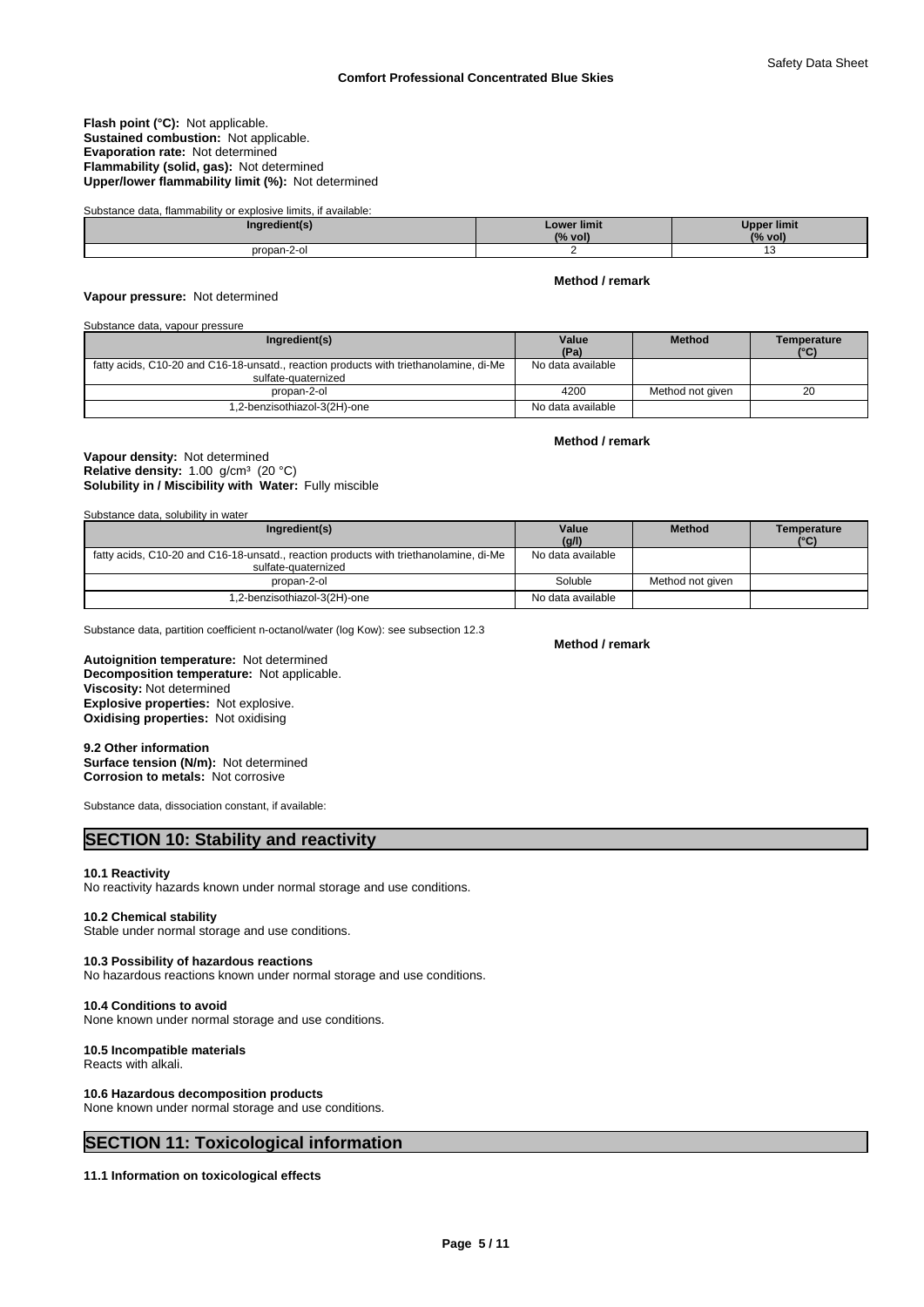Mixture data:.

**Relevant calculated ATE(s):**

#### **Skin irritation and corrosivity Eye irritation and corrosivity Result:** Not corrosive or irritant **Result:** Not corrosive or irritant

Substance data, where relevant and available, are listed below:.

#### **Acute toxicity** Acute oral toxi

| AVUUT VIII IVAIVIIV                                                                                          |                 |                  |                |                  |                             |
|--------------------------------------------------------------------------------------------------------------|-----------------|------------------|----------------|------------------|-----------------------------|
| Ingredient(s)                                                                                                | <b>Endpoint</b> | Value<br>(mg/kg) | <b>Species</b> | <b>Method</b>    | <b>Exposure</b><br>time (h) |
| fatty acids, C10-20 and C16-18-unsatd., reaction products with triethanolamine,<br>di-Me sulfate-quaternized | $LD_{50}$       | > 5000           | Rat            | Method not given |                             |
| propan-2-ol                                                                                                  | LD 50           | 3570             | Rat            | Method not given |                             |
| .2-benzisothiazol-3(2H)-one                                                                                  |                 | No data          |                |                  |                             |
|                                                                                                              |                 | available        |                |                  |                             |

| Acute dermal toxicity                                                                                        |           |                      |                |                  |                             |
|--------------------------------------------------------------------------------------------------------------|-----------|----------------------|----------------|------------------|-----------------------------|
| Ingredient(s)                                                                                                | Endpoint  | Value<br>(mg/kg)     | <b>Species</b> | <b>Method</b>    | <b>Exposure</b><br>time (h) |
| fatty acids, C10-20 and C16-18-unsatd., reaction products with triethanolamine,<br>di-Me sulfate-quaternized |           | No data<br>available |                |                  |                             |
| propan-2-ol                                                                                                  | $LD_{50}$ | > 2000               | Rabbit         | Method not given |                             |
| .2-benzisothiazol-3(2H)-one                                                                                  |           | No data<br>available |                |                  |                             |

#### Acute inhalative toxicity

| Ingredient(s)                                                                   | Endpoint  | Value<br>(mq/l) | <b>Species</b> | <b>Method</b>     | <b>Exposure</b><br>time (h) |
|---------------------------------------------------------------------------------|-----------|-----------------|----------------|-------------------|-----------------------------|
| fatty acids, C10-20 and C16-18-unsatd., reaction products with triethanolamine, |           | No data         |                |                   |                             |
| di-Me sulfate-quaternized                                                       |           | available       |                |                   |                             |
| propan-2-ol                                                                     | $LC_{50}$ | 25 (vapour)     | Rat            | OECD 403 (EU B.2) |                             |
| .2-benzisothiazol-3(2H)-one                                                     |           | No data         |                |                   |                             |
|                                                                                 |           | available       |                |                   |                             |

# **Irritation and corrosivity**

| Skin irritation and corrosivity                                                                              |                   |                |                   |                      |
|--------------------------------------------------------------------------------------------------------------|-------------------|----------------|-------------------|----------------------|
| Ingredient(s)                                                                                                | <b>Result</b>     | <b>Species</b> | <b>Method</b>     | <b>Exposure time</b> |
| fatty acids, C10-20 and C16-18-unsatd., reaction products with triethanolamine.<br>di-Me sulfate-quaternized | No data available |                |                   |                      |
| propan-2-ol                                                                                                  | Not irritant      | Rabbit         | OECD 404 (EU B.4) |                      |
| 1,2-benzisothiazol-3(2H)-one                                                                                 | No data available |                |                   |                      |

| Eve irritation and corrosivity                                                                                                 |                   |                |                   |                      |
|--------------------------------------------------------------------------------------------------------------------------------|-------------------|----------------|-------------------|----------------------|
| Ingredient(s)                                                                                                                  | <b>Result</b>     | <b>Species</b> | <b>Method</b>     | <b>Exposure time</b> |
| fatty acids, C10-20 and C16-18-unsatd., reaction products with triethanolamine, No data available<br>di-Me sulfate-quaternized |                   |                |                   |                      |
| propan-2-ol                                                                                                                    | Irritant          | Rabbit         | OECD 405 (EU B.5) |                      |
| 1,2-benzisothiazol-3(2H)-one                                                                                                   | No data available |                |                   |                      |

Respiratory tract irritation and corrosivity

| Ingredient(s)                                                                   | Result            | <b>Species</b> | <b>Method</b> | <b>Exposure time</b> |
|---------------------------------------------------------------------------------|-------------------|----------------|---------------|----------------------|
| fatty acids, C10-20 and C16-18-unsatd., reaction products with triethanolamine. | No data available |                |               |                      |
| di-Me sulfate-quaternized                                                       |                   |                |               |                      |
| propan-2-ol                                                                     | No data available |                |               |                      |
| 1.2-benzisothiazol-3(2H)-one                                                    | No data available |                |               |                      |

# **Sensitisation** Sensitisation by skin contact

| <b>CONDITIONION DY ORIGINAL</b>                                                 |                   |                |                     |                          |  |  |  |  |  |
|---------------------------------------------------------------------------------|-------------------|----------------|---------------------|--------------------------|--|--|--|--|--|
| Ingredient(s)                                                                   | <b>Result</b>     | <b>Species</b> | <b>Method</b>       | <b>Exposure time (h)</b> |  |  |  |  |  |
| fatty acids, C10-20 and C16-18-unsatd., reaction products with triethanolamine. | No data available |                |                     |                          |  |  |  |  |  |
| di-Me sulfate-quaternized                                                       |                   |                |                     |                          |  |  |  |  |  |
| propan-2-ol                                                                     | Not sensitising   | Guinea pig     | OECD 406 (EU B.6) / |                          |  |  |  |  |  |
|                                                                                 |                   |                | <b>Buehler test</b> |                          |  |  |  |  |  |
| 1,2-benzisothiazol-3(2H)-one                                                    | No data available |                |                     |                          |  |  |  |  |  |

Sensitisation by inhalation

| Ingredient(s)                                                                  | Result            | <b>Species</b> | <b>Method</b> | <b>Exposure time</b> |
|--------------------------------------------------------------------------------|-------------------|----------------|---------------|----------------------|
| lfatty acids. C10-20 and C16-18-unsatd reaction products with triethanolamine. | No data available |                |               |                      |
| di-Me sulfate-quaternized                                                      |                   |                |               |                      |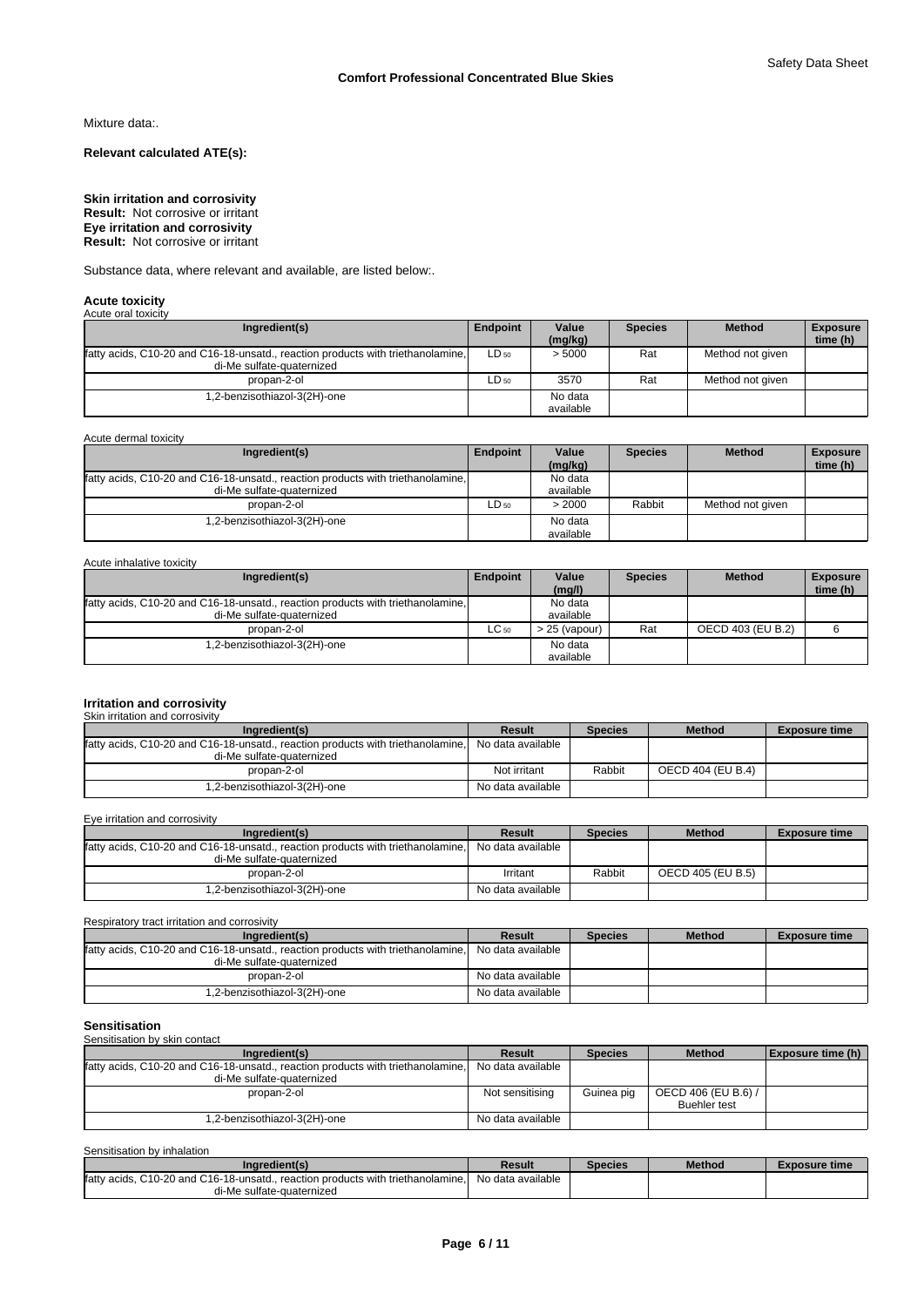| oropan-2-c.                                              | .<br>o data available.<br>Nο |  |  |
|----------------------------------------------------------|------------------------------|--|--|
| 3/2H)-one<br>'-benzisothiazol<br>z-hor-<br>$\sim$ $\sim$ | i available<br>No<br>, data  |  |  |

# **CMR effects (carcinogenicity, mutagenicity and toxicity for reproduction)** Mutagenicity

| managonony                                                                                                      |                                                                                         |                             |                         |                            |
|-----------------------------------------------------------------------------------------------------------------|-----------------------------------------------------------------------------------------|-----------------------------|-------------------------|----------------------------|
| Ingredient(s)                                                                                                   | Result (in-vitro)                                                                       | <b>Method</b><br>(in-vitro) | <b>Result (in-vivo)</b> | <b>Method</b><br>(in-vivo) |
| fatty acids, C10-20 and C16-18-unsatd.,<br>reaction products with triethanolamine, di-Me<br>sulfate-quaternized | No data available                                                                       |                             | No data available       |                            |
| propan-2-ol                                                                                                     | No evidence for mutagenicity, negative   OECD 471 (EU No data available<br>test results | B.12/13                     |                         |                            |
| .2-benzisothiazol-3(2H)-one                                                                                     | No data available                                                                       |                             | No data available       |                            |

#### **Carcinogenicity**

| Ingredient(s)                                                                                     | <b>Effect</b>     |
|---------------------------------------------------------------------------------------------------|-------------------|
| fatty acids, C10-20 and C16-18-unsatd., reaction products with triethanolamine, No data available |                   |
| di-Me sulfate-quaternized                                                                         |                   |
| propan-2-ol                                                                                       | No data available |
| 1,2-benzisothiazol-3(2H)-one                                                                      | No data available |

#### Toxicity for reproduction

| Ingredient(s)           | Endpoint | <b>Specific effect</b> | Value<br>$(mg/kg$ bw/d) | <b>Species</b> | <b>Method</b> | <b>Exposure</b><br>time | <b>Remarks and other effects</b><br>reported |
|-------------------------|----------|------------------------|-------------------------|----------------|---------------|-------------------------|----------------------------------------------|
|                         |          |                        |                         |                |               |                         |                                              |
| fatty acids, C10-20 and |          |                        | No data                 |                |               |                         |                                              |
| C16-18-unsatd.,         |          |                        | available               |                |               |                         |                                              |
| reaction products with  |          |                        |                         |                |               |                         |                                              |
| triethanolamine, di-Me  |          |                        |                         |                |               |                         |                                              |
| sulfate-quaternized     |          |                        |                         |                |               |                         |                                              |
| propan-2-ol             |          |                        | No data                 |                |               |                         |                                              |
|                         |          |                        | available               |                |               |                         |                                              |
| 1,2-benzisothiazol-3(2H |          |                        | No data                 |                |               |                         |                                              |
| )-one                   |          |                        | available               |                |               |                         |                                              |

**Repeated dose toxicity** Sub-acute or sub-chronic oral toxicity

| Ingredient(s)                                            | Endpoint | Value        | <b>Species</b> | <b>Method</b> |             | <b>Exposure   Specific effects and organs  </b> |
|----------------------------------------------------------|----------|--------------|----------------|---------------|-------------|-------------------------------------------------|
|                                                          |          | (mg/kg bw/d) |                |               | time (days) | affected                                        |
| fatty acids, C10-20 and C16-18-unsatd., reaction         |          | No data      |                |               |             |                                                 |
| products with triethanolamine, di-Me sulfate-quaternized |          | available    |                |               |             |                                                 |
| propan-2-ol                                              |          | No data      |                |               |             |                                                 |
|                                                          |          | available    |                |               |             |                                                 |
| 1,2-benzisothiazol-3(2H)-one                             |          | No data      |                |               |             |                                                 |
|                                                          |          | available    |                |               |             |                                                 |

#### Sub-chronic dermal toxicity

| Ingredient(s)                                            | Endpoint | Value        | <b>Species</b> | <b>Method</b> |             | <b>Exposure   Specific effects and organs  </b> |
|----------------------------------------------------------|----------|--------------|----------------|---------------|-------------|-------------------------------------------------|
|                                                          |          | (mg/kg bw/d) |                |               | time (days) | affected                                        |
| fatty acids, C10-20 and C16-18-unsatd., reaction         |          | No data      |                |               |             |                                                 |
| products with triethanolamine, di-Me sulfate-quaternized |          | available    |                |               |             |                                                 |
| propan-2-ol                                              |          | No data      |                |               |             |                                                 |
|                                                          |          | available    |                |               |             |                                                 |
| 1,2-benzisothiazol-3(2H)-one                             |          | No data      |                |               |             |                                                 |
|                                                          |          | available    |                |               |             |                                                 |

# Sub-chronic inhalation toxicity

| Ingredient(s)                                            | Endpoint | Value        | <b>Species</b> | <b>Method</b> |                    | <b>Exposure   Specific effects and organs  </b> |
|----------------------------------------------------------|----------|--------------|----------------|---------------|--------------------|-------------------------------------------------|
|                                                          |          | (ma/ka bw/d) |                |               | $ time$ (days) $ $ | affected                                        |
| fatty acids, C10-20 and C16-18-unsatd., reaction         |          | No data      |                |               |                    |                                                 |
| products with triethanolamine, di-Me sulfate-quaternized |          | available    |                |               |                    |                                                 |
| propan-2-ol                                              |          | No data      |                |               |                    |                                                 |
|                                                          |          | available    |                |               |                    |                                                 |
| 1,2-benzisothiazol-3(2H)-one                             |          | No data      |                |               |                    |                                                 |
|                                                          |          | available    |                |               |                    |                                                 |

## Chronic toxicity

| Ingredient(s)                                                                                                            | <b>Exposure</b> | <b>Endpoint</b> | Value                                                    | <b>Species</b> | <b>Method</b> | <b>Exposure</b> | Specific effects and | <b>Remark</b> |
|--------------------------------------------------------------------------------------------------------------------------|-----------------|-----------------|----------------------------------------------------------|----------------|---------------|-----------------|----------------------|---------------|
|                                                                                                                          | route           |                 | $\left \frac{\text{mag}}{\text{kg}}\right $ (mg/kg bw/d) |                |               | time            | organs affected      |               |
| fatty acids, C10-20 and<br>$C16-18$ -unsatd.,<br>reaction products with<br>triethanolamine, di-Me<br>sulfate-quaternized |                 |                 | No data<br>available                                     |                |               |                 |                      |               |
| propan-2-ol                                                                                                              |                 |                 | No data<br>available                                     |                |               |                 |                      |               |
| 1,2-benzisothiazol-3(2H<br>-one                                                                                          |                 |                 | No data<br>available                                     |                |               |                 |                      |               |

| STOT-single e<br>exposure |                   |
|---------------------------|-------------------|
| Inaredient(s)             | organ(s<br>∍r:rea |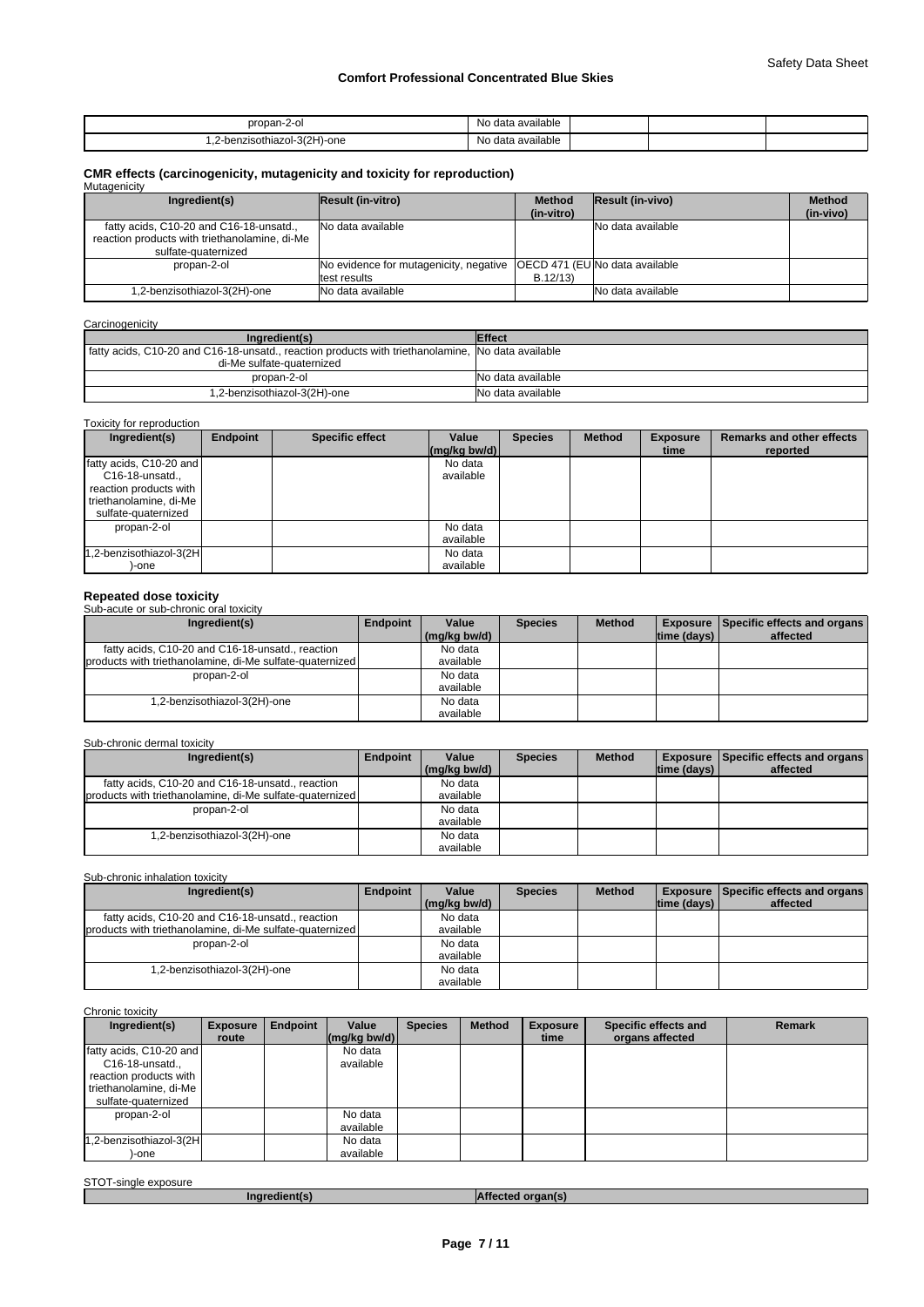| fatty acids, C10-20 and C16-18-unsatd., reaction products with triethanolamine. No data available |                   |
|---------------------------------------------------------------------------------------------------|-------------------|
| di-Me sulfate-quaternized                                                                         |                   |
| propan-2-ol                                                                                       | No data available |
| 1,2-benzisothiazol-3(2H)-one                                                                      | No data available |

#### STOT-repeated exposure

| Ingredient(s)                                                                                     | Affected organ(s) |
|---------------------------------------------------------------------------------------------------|-------------------|
| fatty acids, C10-20 and C16-18-unsatd., reaction products with triethanolamine, No data available |                   |
| di-Me sulfate-quaternized                                                                         |                   |
| propan-2-ol                                                                                       | No data available |
| 1,2-benzisothiazol-3(2H)-one                                                                      | No data available |

# **Aspiration hazard**

Substances with an aspiration hazard (H304), if any, are listed in section 3. If relevant, see section 9 for dynamic viscosity and relative density of the product.

## **Potential adverse health effects and symptoms**

Effects and symptoms related to the product, if any, are listed in subsection 4.2.

| <b>SECTION 12: Ecological information</b> |  |
|-------------------------------------------|--|
| .                                         |  |

#### **12.1 Toxicity**

No data is available on the mixture

Substance data, where relevant and available, are listed below:

# **Aquatic short-term toxicity** Aquatic short-term toxicity - fish

| $\overline{a}$ and $\overline{b}$ and $\overline{c}$ and $\overline{c}$<br>     |           |           |                |                  |                 |
|---------------------------------------------------------------------------------|-----------|-----------|----------------|------------------|-----------------|
| Ingredient(s)                                                                   | Endpoint  | Value     | <b>Species</b> | <b>Method</b>    | <b>Exposure</b> |
|                                                                                 |           | (mg/l)    |                |                  | time (h)        |
| fatty acids, C10-20 and C16-18-unsatd., reaction products with triethanolamine, |           | No data   |                |                  |                 |
| di-Me sulfate-quaternized                                                       |           | available |                |                  |                 |
| propan-2-ol                                                                     | $LC_{50}$ | >100      | Pimephales     | Method not given | 48              |
|                                                                                 |           |           | promelas       |                  |                 |
| 1,2-benzisothiazol-3(2H)-one                                                    |           | No data   |                |                  |                 |
|                                                                                 |           | available |                |                  |                 |

| Aquatic short-term toxicity - crustacea                                                                      |           |                      |                         |                  |                             |
|--------------------------------------------------------------------------------------------------------------|-----------|----------------------|-------------------------|------------------|-----------------------------|
| Ingredient(s)                                                                                                | Endpoint  | Value<br>(mg/l)      | <b>Species</b>          | <b>Method</b>    | <b>Exposure</b><br>time (h) |
| fatty acids, C10-20 and C16-18-unsatd., reaction products with triethanolamine,<br>di-Me sulfate-quaternized |           | No data<br>available |                         |                  |                             |
| propan-2-ol                                                                                                  | $EC_{50}$ | >100                 | Daphnia<br>magna Straus | Method not given | 48                          |
| .2-benzisothiazol-3(2H)-one                                                                                  |           | No data<br>available |                         |                  |                             |

Aquatic short-term toxicity - algae

| Ingredient(s)                                                                   | Endpoint  | Value<br>(mg/l) | <b>Species</b>             | <b>Method</b>    | <b>Exposure</b><br>time (h) |
|---------------------------------------------------------------------------------|-----------|-----------------|----------------------------|------------------|-----------------------------|
| fatty acids, C10-20 and C16-18-unsatd., reaction products with triethanolamine, |           | No data         |                            |                  |                             |
| di-Me sulfate-quaternized                                                       |           | available       |                            |                  |                             |
| propan-2-ol                                                                     | $EC_{50}$ | >100            | Scenedesmus<br>auadricauda | Method not given | 72                          |
| .2-benzisothiazol-3(2H)-one                                                     |           | No data         |                            |                  |                             |
|                                                                                 |           | available       |                            |                  |                             |

| Ingredient(s)                                                                   | Endpoint | Value<br>(mg/l) | <b>Species</b> | <b>Method</b> | <b>Exposure</b><br>time (days) |
|---------------------------------------------------------------------------------|----------|-----------------|----------------|---------------|--------------------------------|
| fatty acids, C10-20 and C16-18-unsatd., reaction products with triethanolamine, |          | No data         |                |               |                                |
| di-Me sulfate-quaternized                                                       |          | available       |                |               |                                |
| propan-2-ol                                                                     |          | No data         |                |               |                                |
|                                                                                 |          | available       |                |               |                                |
| 1,2-benzisothiazol-3(2H)-one                                                    |          | No data         |                |               |                                |
|                                                                                 |          | available       |                |               |                                |

| Impact on sewage plants - toxicity to bacteria                                  |           |                 |                 |                  |                         |  |  |  |
|---------------------------------------------------------------------------------|-----------|-----------------|-----------------|------------------|-------------------------|--|--|--|
| Ingredient(s)                                                                   | Endpoint  | Value<br>(mg/l) | <b>Inoculum</b> | <b>Method</b>    | <b>Exposure</b><br>time |  |  |  |
| fatty acids, C10-20 and C16-18-unsatd., reaction products with triethanolamine, |           | No data         |                 |                  |                         |  |  |  |
| di-Me sulfate-quaternized                                                       |           | available       |                 |                  |                         |  |  |  |
| propan-2-ol                                                                     | $EC_{50}$ | >1000           | Activated       | Method not given |                         |  |  |  |
|                                                                                 |           |                 | sludge          |                  |                         |  |  |  |
| .2-benzisothiazol-3(2H)-one                                                     |           | No data         |                 |                  |                         |  |  |  |
|                                                                                 |           | available       |                 |                  |                         |  |  |  |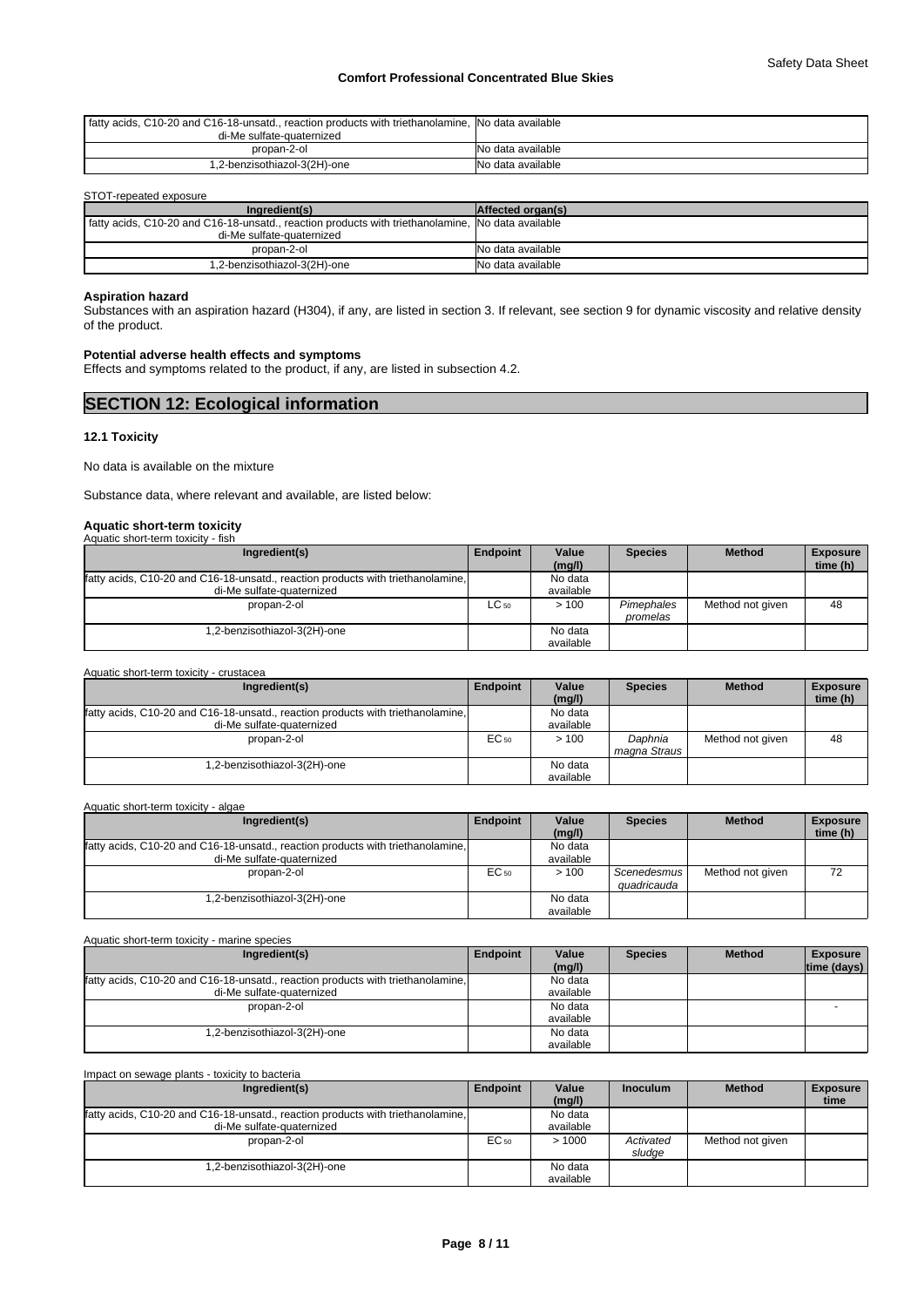# **Aquatic long-term toxicity** Aquatic long-term toxicity - fish

| Ingredient(s)                                            | Endpoint | Value     | <b>Species</b> | <b>Method</b> | <b>Exposure</b> | <b>Effects observed</b> |
|----------------------------------------------------------|----------|-----------|----------------|---------------|-----------------|-------------------------|
|                                                          |          | (mg/l)    |                |               | time            |                         |
| fatty acids, C10-20 and C16-18-unsatd., reaction         |          | No data   |                |               |                 |                         |
| products with triethanolamine, di-Me sulfate-quaternized |          | available |                |               |                 |                         |
| propan-2-ol                                              |          | No data   |                |               |                 |                         |
|                                                          |          | available |                |               |                 |                         |
| .2-benzisothiazol-3(2H)-one                              |          | No data   |                |               |                 |                         |
|                                                          |          | available |                |               |                 |                         |

Aquatic long-term toxicity - crustacea

| Ingredient(s)                                            | Endpoint | Value     | <b>Species</b> | <b>Method</b> | <b>Exposure</b> | <b>Effects observed</b> |
|----------------------------------------------------------|----------|-----------|----------------|---------------|-----------------|-------------------------|
|                                                          |          | (mg/l)    |                |               | time            |                         |
| fatty acids, C10-20 and C16-18-unsatd., reaction         |          | No data   |                |               |                 |                         |
| products with triethanolamine, di-Me sulfate-quaternized |          | available |                |               |                 |                         |
| propan-2-ol                                              |          | No data   |                |               |                 |                         |
|                                                          |          | available |                |               |                 |                         |
| 1,2-benzisothiazol-3(2H)-one                             |          | No data   |                |               |                 |                         |
|                                                          |          | available |                |               |                 |                         |

#### Aquatic toxicity to other aquatic benthic organisms, including sediment-dwelling organisms, if available:

| Ingredient(s)                                            | Endpoint | Value                  | <b>Species</b> | <b>Method</b> | <b>Exposure</b>    | <b>Effects observed</b> |
|----------------------------------------------------------|----------|------------------------|----------------|---------------|--------------------|-------------------------|
|                                                          |          | (mg/kg dw<br>sediment) |                |               | $ time$ (days) $ $ |                         |
| fatty acids, C10-20 and C16-18-unsatd., reaction         |          | No data                |                |               |                    |                         |
| products with triethanolamine, di-Me sulfate-quaternized |          | available              |                |               |                    |                         |
| propan-2-ol                                              |          | No data                |                |               |                    |                         |
|                                                          |          | available              |                |               |                    |                         |
| 1,2-benzisothiazol-3(2H)-one                             |          | No data                |                |               |                    |                         |
|                                                          |          | available              |                |               |                    |                         |

#### **Terrestrial toxicity**

Terrestrial toxicity - soil invertebrates, including earthworms, if available:

| Ingredient(s) | <b>Endpoint</b> | Value              | <b>Species</b> | <b>Method</b> | <b>Exposure</b>     | <b>Effects observed</b> |
|---------------|-----------------|--------------------|----------------|---------------|---------------------|-------------------------|
|               |                 | (mg/kg dw<br>soil) |                |               | time (days) $\vert$ |                         |
| propan-2-ol   |                 | No data            |                |               |                     |                         |
|               |                 | available          |                |               |                     |                         |

#### Terrestrial toxicity - plants, if available:

| Ingredient(s) | Endpoint | Value<br>(mg/kg dw<br>soil) | <b>Species</b> | <b>Method</b> | <b>Exposure</b><br>$ time$ (days) $ $ | <b>Effects observed</b> |
|---------------|----------|-----------------------------|----------------|---------------|---------------------------------------|-------------------------|
| propan-2-ol   |          | No data<br>available        |                |               | $\overline{\phantom{a}}$              |                         |

#### Terrestrial toxicity - birds, if available:

| Ingredient(s) | Endpoint | Value     | <b>Species</b> | <b>Method</b> | <b>Exposure</b><br>$ time$ (days) $ $ | <b>Effects observed</b> |
|---------------|----------|-----------|----------------|---------------|---------------------------------------|-------------------------|
| propan-2-ol   |          | No data   |                |               |                                       |                         |
|               |          | available |                |               |                                       |                         |

Terrestrial toxicity - beneficial insects, if available:

| Ingredient(s) | Endpoint | Value<br>(mg/kg dw<br>soil) | <b>Species</b> | <b>Method</b> | Exposure<br> time (days) | <b>Effects observed</b> |
|---------------|----------|-----------------------------|----------------|---------------|--------------------------|-------------------------|
| propan-2-ol   |          | No data                     |                |               |                          |                         |
|               |          | available                   |                |               |                          |                         |

#### Terrestrial toxicity - soil bacteria, if available:

| Ingredient(s) | Endpoint | Value              | <b>Species</b> | <b>Method</b> | <b>Exposure</b> | <b>Effects observed</b> |
|---------------|----------|--------------------|----------------|---------------|-----------------|-------------------------|
|               |          | (mg/kg dw<br>soil) |                |               | time (days)     |                         |
| propan-2-ol   |          | No data            |                |               |                 |                         |
|               |          | available          |                |               |                 |                         |

# **12.2 Persistence and degradability**

**Abiotic degradation** Abiotic degradation - photodegradation in air, if available:

Abiotic degradation - hydrolysis, if available:

Abiotic degradation - other processes, if available:

#### **Biodegradation**

| Ready biodegradability - aerobic conditions      |          |                             |       |               |                   |
|--------------------------------------------------|----------|-----------------------------|-------|---------------|-------------------|
| Ingredient(s)                                    | Inoculum | <b>Analytical</b><br>method | DT 50 | <b>Method</b> | <b>Evaluation</b> |
| fatty acids, C10-20 and C16-18-unsatd., reaction |          |                             |       |               | No data available |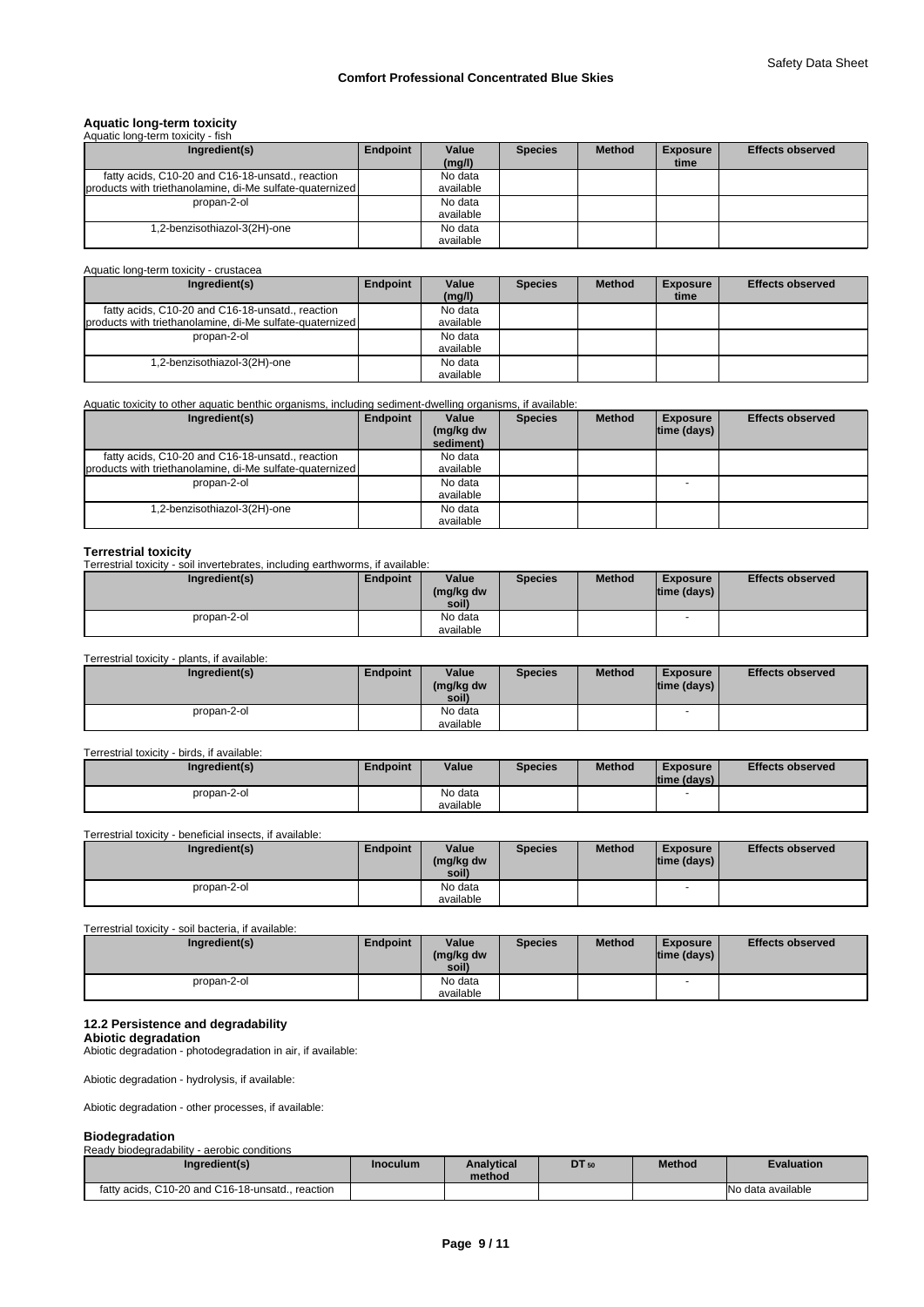| products with triethanolamine, di-Me<br>sulfate-quaternized |  |                     |           |                       |
|-------------------------------------------------------------|--|---------------------|-----------|-----------------------|
| propan-2-ol                                                 |  | $95\%$ in 21 day(s) | OECD 301E | Readily biodegradable |
| 1,2-benzisothiazol-3(2H)-one                                |  |                     |           | No data available     |

Ready biodegradability - anaerobic and marine conditions, if available:

Degradation in relevant environmental compartments, if available:

The surfactant(s) contained in this preparation complies(comply) with the biodegradability criteria as laid down in Regulation (EC) No. 648/2004 on detergents. Data to support this assertion are held at the disposal of the competent authorities of the Member States and will be made available to them, at their direct request or at the request of a detergent manufacturer.

#### **12.3 Bioaccumulative potential**

|  | Partition coefficient n-octanol/water (log Kow) |  |  |
|--|-------------------------------------------------|--|--|
|  |                                                 |  |  |

| Ingredient(s)                           | Value             | <b>Method</b>   | <b>Evaluation</b>           | Remark |
|-----------------------------------------|-------------------|-----------------|-----------------------------|--------|
| fatty acids, C10-20 and C16-18-unsatd., | No data available |                 |                             |        |
| reaction products with triethanolamine, |                   |                 |                             |        |
| di-Me sulfate-quaternized               |                   |                 |                             |        |
| propan-2-ol                             | 0.05              | <b>OECD 107</b> | No bioaccumulation expected |        |
| 1,2-benzisothiazol-3(2H)-one            | No data available |                 |                             |        |

#### Bioconcentration factor (BCF)

| Ingredient(s)                             | Value             | <b>Species</b> | <b>Method</b> | <b>Evaluation</b> | <b>Remark</b> |
|-------------------------------------------|-------------------|----------------|---------------|-------------------|---------------|
| fatty acids, C10-20 and No data available |                   |                |               |                   |               |
| C16-18-unsatd.,                           |                   |                |               |                   |               |
| reaction products with                    |                   |                |               |                   |               |
| triethanolamine, di-Me                    |                   |                |               |                   |               |
| sulfate-quaternized                       |                   |                |               |                   |               |
| propan-2-ol                               | No data available |                |               |                   |               |
| 1,2-benzisothiazol-3(2H No data available |                   |                |               |                   |               |
| )-one                                     |                   |                |               |                   |               |

#### **12.4 Mobility in soil**

Adsorption/Desorption to soil or sediment

| Ingredient(s)                                                                                                   | <b>Adsorption</b><br>coefficient<br>Log Koc | <b>Desorption</b><br>coefficient<br>Log Koc(des) | <b>Method</b> | Soil/sediment<br>type | <b>Evaluation</b>                                   |
|-----------------------------------------------------------------------------------------------------------------|---------------------------------------------|--------------------------------------------------|---------------|-----------------------|-----------------------------------------------------|
| fatty acids, C10-20 and C16-18-unsatd., reaction<br>products with triethanolamine, di-Me<br>sulfate-quaternized | l No data available                         |                                                  |               |                       |                                                     |
| propan-2-ol                                                                                                     | No data available                           |                                                  |               |                       | Potential for mobility in soil,<br>soluble in water |
| 1,2-benzisothiazol-3(2H)-one                                                                                    | No data available                           |                                                  |               |                       |                                                     |

#### **12.5 Results of PBT and vPvB assessment**

Substances that fulfill the criteria for PBT/vPvB, if any, are listed in section 3.

#### **12.6 Other adverse effects**

No other adverse effects known.

# **SECTION 13: Disposal considerations**

| 13.1 Waste treatment methods<br>Waste from residues / unused<br>products:     | The concentrated contents or contaminated packaging should be disposed of by a certified handler<br>or according to the site permit. Release of waste to sewers is discouraged. The cleaned packaging<br>material is suitable for energy recovery or recycling in line with local legislation. |
|-------------------------------------------------------------------------------|------------------------------------------------------------------------------------------------------------------------------------------------------------------------------------------------------------------------------------------------------------------------------------------------|
| <b>European Waste Catalogue:</b>                                              | 200130 - detergents other than those mentioned in 200129.                                                                                                                                                                                                                                      |
| <b>Empty packaging</b><br><b>Recommendation:</b><br>Suitable cleaning agents: | Dispose of observing national or local regulations.<br>Water, if necessary with cleaning agent.                                                                                                                                                                                                |

# **SECTION 14: Transport information**

#### **ADR, RID, ADN, IMO/IMDG, ICAO/IATA**

**14.1 UN number:** Non-dangerous goods

- **14.2 UN proper shipping name:** Non-dangerous goods
- **14.3 Transport hazard class(es):** Non-dangerous goods

**Class:** -

- **14.4 Packing group:** Non-dangerous goods
- **14.5 Environmental hazards:** Non-dangerous goods
- **14.6 Special precautions for user:** Non-dangerous goods